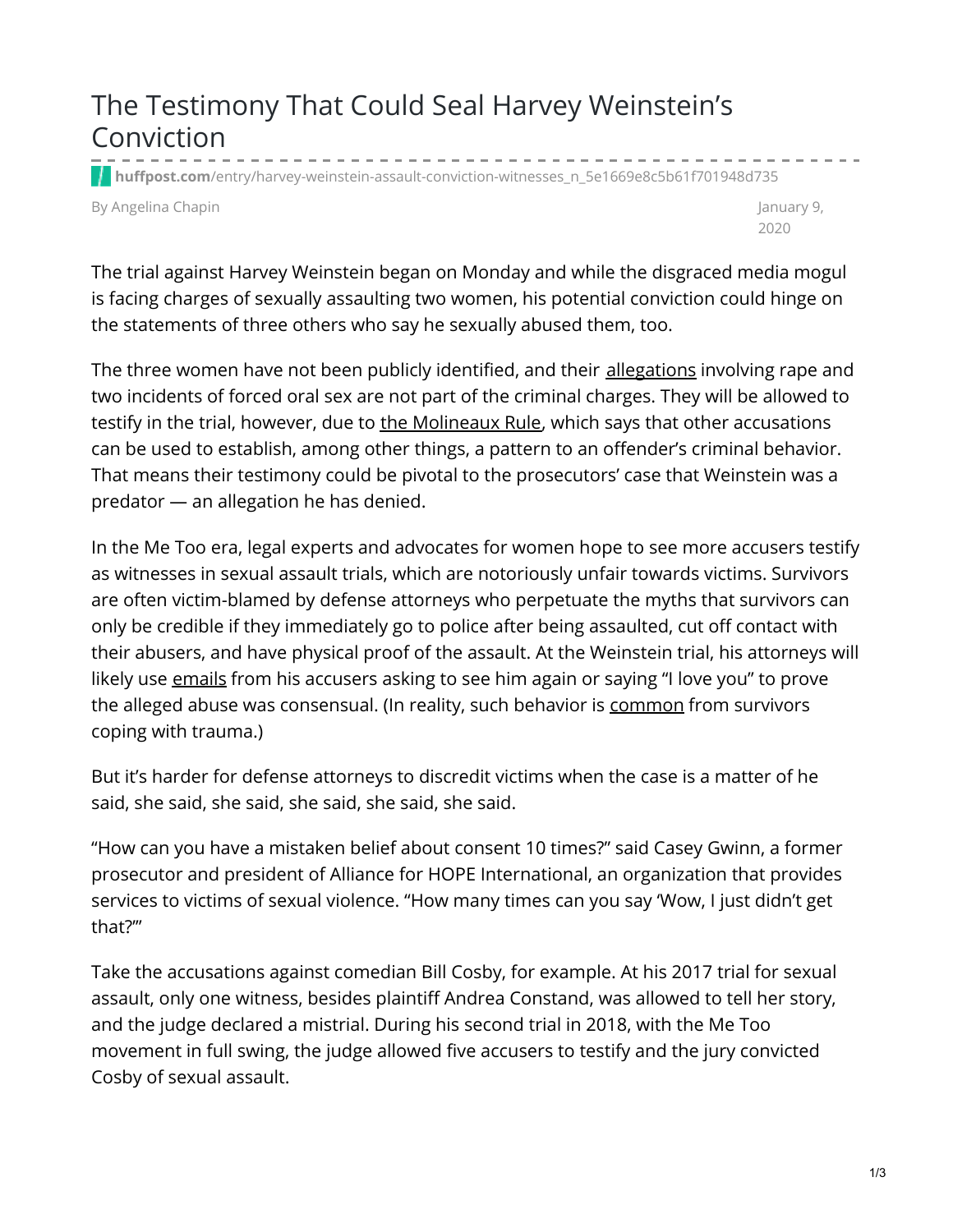The tactic of allowing testimony by accusers outside those involved in the specific case is still controversial, however. [Allegations](https://openscholarship.wustl.edu/cgi/viewcontent.cgi?article=6213&context=law_lawreview) of someone's past behavior cannot be used to prove they are guilty of a current charge, unless it meets certain criteria, such as proving an offender's motive or identity, according to state and federal laws. When judges consider whether or not to admit testimony of what's known as "prior bad acts," they have to weigh the evidence's importance against how much it will prejudice jurors.

In Cosby's case, Judge Steven O'Neill may have allowed more witnesses in the second trial because of social pressures driven by the Me Too movement, said Wesley Oliver, the director of the criminal justice program at Duquesne University. But Oliver worried about jury prejudice if this evidence becomes more common, and said there should be limits around the number of accusers who can testify as witnesses.

"We know there's a risk a jury will say 'Well, listen, he was guilty of one of the 50 accusations so we'll just convict him,'" Oliver said. "We don't want it to work that way."

While judges must decide whether prior bad acts meet the rules, at least 14 [states](https://scholarship.law.gwu.edu/cgi/viewcontent.cgi?article=2641&context=faculty_publications) now make a special exception for accusations in sexual assault cases, since there is [rarely](https://www.nytimes.com/2018/06/25/nyregion/weinstein-sexual-assault.html) physical evidence and convictions in such cases are rare. While New York is not one of those states, the [Molineaux](https://lawreview.syr.edu/the-molineux-rule-how-this-exception-to-the-rules-of-evidence-could-impact-the-harvey-weinstein-trial/) Rule does state that allegations of prior sexual misconduct can be admitted for specific reasons, such as to prove an offender repeatedly followed the same plan or had a specific motive.

The three witnesses who will testify in Weinstein's case show his "modus operandi" of "luring women to his apartment or hotel room under the guise of reading a script or talking about business," said Douglas Wigdor, a lawyer whose client will tell her story at Weinstein's trial. Two of the [witnesses](https://www.nytimes.com/2019/08/26/nyregion/harvey-weinstein-annabella-sciorra-trial-rape.html) say he assaulted them in hotel rooms, which mirrors one of the plaintiff's [accusations](https://www.nbcnewyork.com/news/local/weinstein-jury-selection-start-in-ny/2255844/) of being raped in 2013. Wigdor's client said after getting a call from Weinstein's office to come in and read a screenplay, he raped her at his luxury apartment building in Manhattan. Mimi Haleyi, Weinstein's former production assistant and the other plaintiff in the criminal case, said she was forced to perform oral sex after being [summoned](https://www.indiewire.com/2017/10/mimi-haleyi-production-assistant-harvey-weinstein-rape-1201890536/) to his apartment for a meeting in 2006.

While Wigdor told HuffPost that in his experience, judges have always been amenable towards admitting "prior bad acts witnesses" in sex assault cases, others say it has become more common. Gwinn said that during his career as a prosecutor between 1985 and 2004 he "virtually never" saw this kind of evidence, but that police officers, prosecutors and judges have been influenced by cultural movements over the past decade. But he said there is still a long way to go before survivors see justice in courtrooms.

"If the rapist is a nobody and the victim is a nobody, I'm not so sure that judges feel as much pressure as they do in high-profile cases," Gwinn said. "Most rapists are not Hollywood producers."